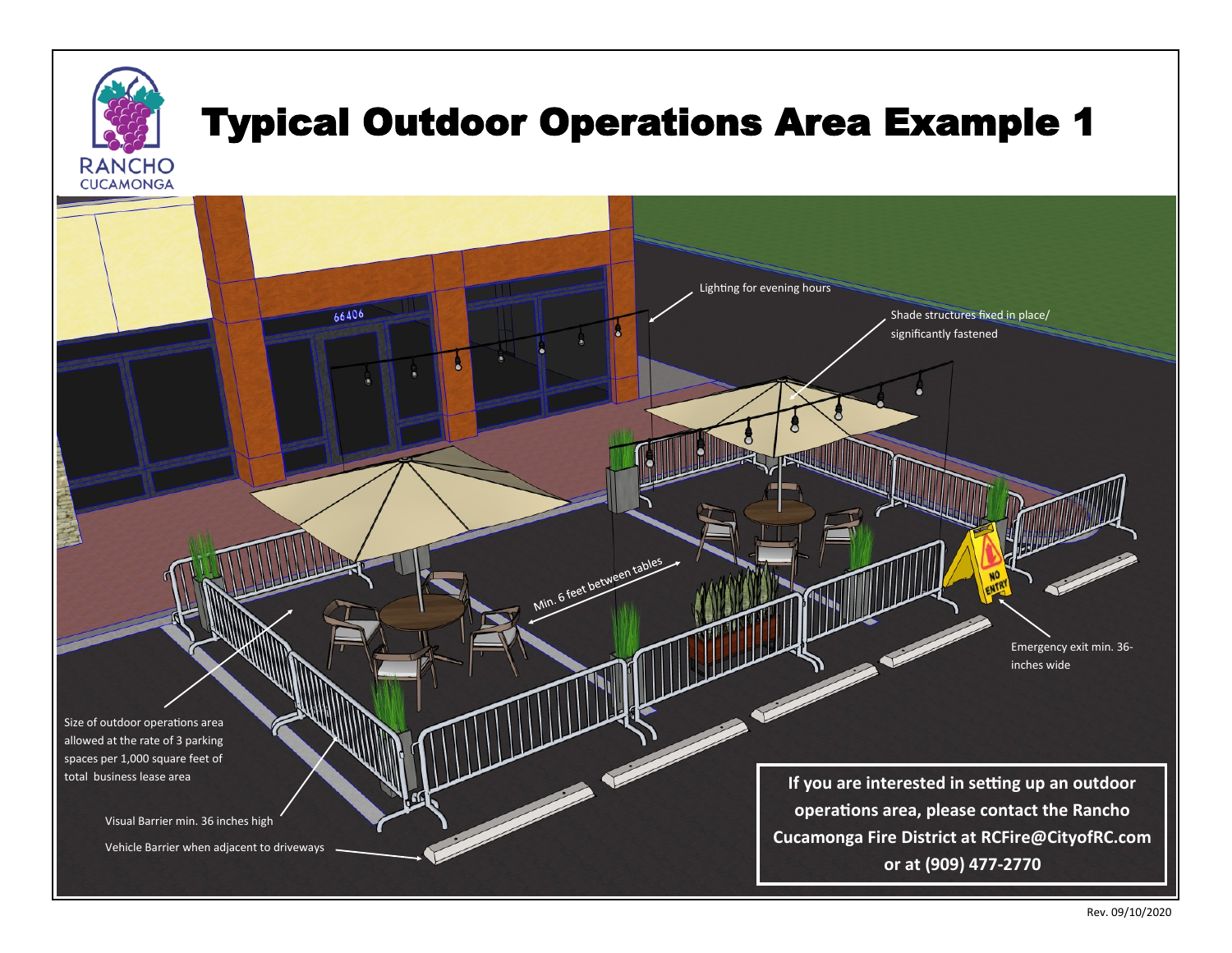

Size of outdoor operations area allowed at the rate of 3 parking spaces per 1,000 square feet of total business lease area

Vehicle Barrier when adjacent to driveways

**If you are interested in setting up an outdoor operations area, please contact the Rancho Cucamonga Fire District at RCFire@CityofRC.com or at (909) 477-2770**

Emergency exit min. 36-

Shade structures such as tents fixed in

place/significantly fastened

inches wide

Visual Barrier min. 36 inches high